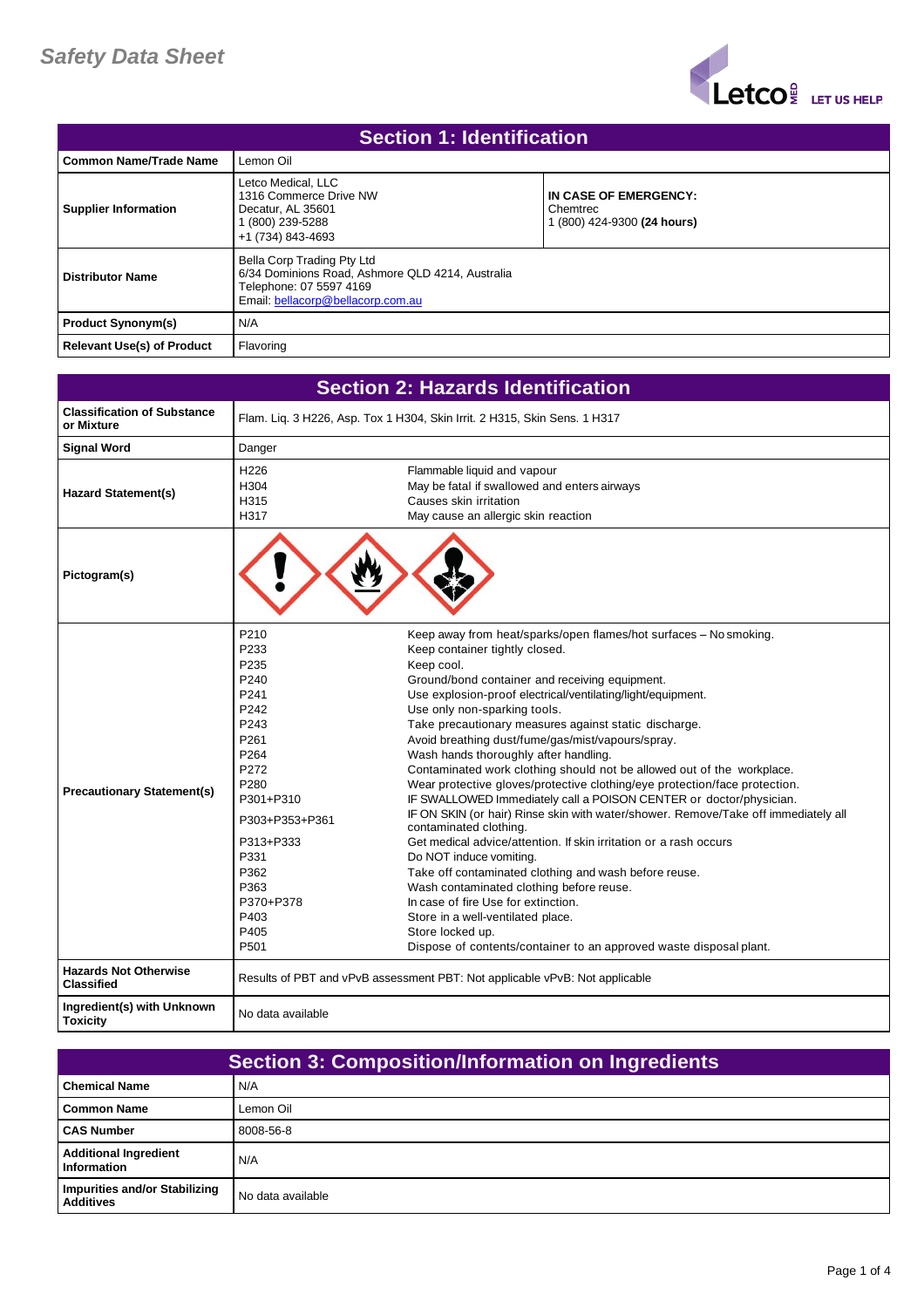| <b>Section 4: First Aid Measures</b>          |                                                                                                                                                                                                                                                              |  |
|-----------------------------------------------|--------------------------------------------------------------------------------------------------------------------------------------------------------------------------------------------------------------------------------------------------------------|--|
| <b>General Advice</b>                         | Information for doctor: Most important symptoms and effects, both acute and delayed: No further relevant information<br>available. Indication of any immediate medical attention and special treatment needed: No further relevant information<br>available. |  |
| If Inhaled                                    | Supply fresh air; consult doctor in case of complaints.                                                                                                                                                                                                      |  |
| In Case of Skin Contact                       | Generally the product does not irritate the skin.                                                                                                                                                                                                            |  |
| In Case of Eye Contact                        | Rinse opened eye for several minutes under running water.                                                                                                                                                                                                    |  |
| <b>If Swallowed</b>                           | If symptoms persist consult doctor.                                                                                                                                                                                                                          |  |
| <b>Most Important Symptoms</b><br>and Effects | No further relevant information available.                                                                                                                                                                                                                   |  |

| <b>Section 5: Fire Fighting Measures</b>                          |                                                                                                          |
|-------------------------------------------------------------------|----------------------------------------------------------------------------------------------------------|
| Suitable Extinguishing<br>Media                                   | CO2, extinguishing powder or water spray. Fight larger fires with water spray or alcohol resistant foam. |
| Special Hazards Arising<br>I From the<br><b>Substance/Mixture</b> | No further relevant information available.                                                               |
| Special PPE and/or<br><b>Precautions for Firefighters</b>         | No special measures required.                                                                            |

| <b>Section 6: Accidental Release Measures</b>                                                  |                                                                                                                                                           |
|------------------------------------------------------------------------------------------------|-----------------------------------------------------------------------------------------------------------------------------------------------------------|
| <b>Personal Precautions,</b><br><b>Protective Equipment and</b><br><b>Emergency Procedures</b> | Not required                                                                                                                                              |
| <b>Methods and Materials</b><br>l Used for Containment                                         | Do not allow to enter sewers/surface or ground water. Absorb with liquid-binding material (sand, diatomite, acid binders,<br>universal binders, sawdust). |
| <b>Cleanup Procedures</b>                                                                      | Do not allow to enter sewers/surface or ground water. Absorb with liquid-binding material (sand, diatomite, acid binders,<br>universal binders, sawdust). |

| <b>Section 7: Handling and Storage</b>  |                                                         |
|-----------------------------------------|---------------------------------------------------------|
| Precautions for Safe<br><b>Handling</b> | No special precautions are necessary if used correctly. |
| <b>Conditions for Safe Storage</b>      | No special requirements.                                |

| <b>Section 8: Exposure Controls/Personal Protection</b>                 |                                                                                                                                                                                                                                                                                                                                                                                                                                                                                                                        |
|-------------------------------------------------------------------------|------------------------------------------------------------------------------------------------------------------------------------------------------------------------------------------------------------------------------------------------------------------------------------------------------------------------------------------------------------------------------------------------------------------------------------------------------------------------------------------------------------------------|
| <b>Components with</b><br><b>Workplace Control</b><br><b>Parameters</b> | Not required.                                                                                                                                                                                                                                                                                                                                                                                                                                                                                                          |
| <b>Appropriate Engineering</b><br><b>Controls</b>                       | Wash hands before breaks and at the end of work.                                                                                                                                                                                                                                                                                                                                                                                                                                                                       |
| <b>PPE - Eye/Face Protection</b>                                        | Goggles recommended during refilling.                                                                                                                                                                                                                                                                                                                                                                                                                                                                                  |
| <b>PPE - Skin Protection</b>                                            | The glove material has to be impermeable and resistant to the product/the substance/the preparation. Selection of the glove<br>material on consideration of the penetration times, rates of diffusion and the degradation. The selection of the suitable<br>gloves does not only depend on the material, but also on further marks of quality and varies from<br>manufacturer to manufacturer. The exact break through time has to be found out by the manufacture of the protective gloves<br>and has to be observed. |
| <b>PPE - Body Protection</b>                                            | The glove material has to be impermeable and resistant to the product/the substance/the preparation. Selection of the glove<br>material on consideration of the penetration times, rates of diffusion and the degradation. The selection of the suitable<br>gloves does not only depend on the material, but also on further marks of quality and varies from<br>manufacturer to manufacturer. The exact break through time has to be found out by the manufacture of the protective gloves<br>and has to be observed. |
| <b>PPE - Respiratory</b><br><b>Protection</b>                           | Not required.                                                                                                                                                                                                                                                                                                                                                                                                                                                                                                          |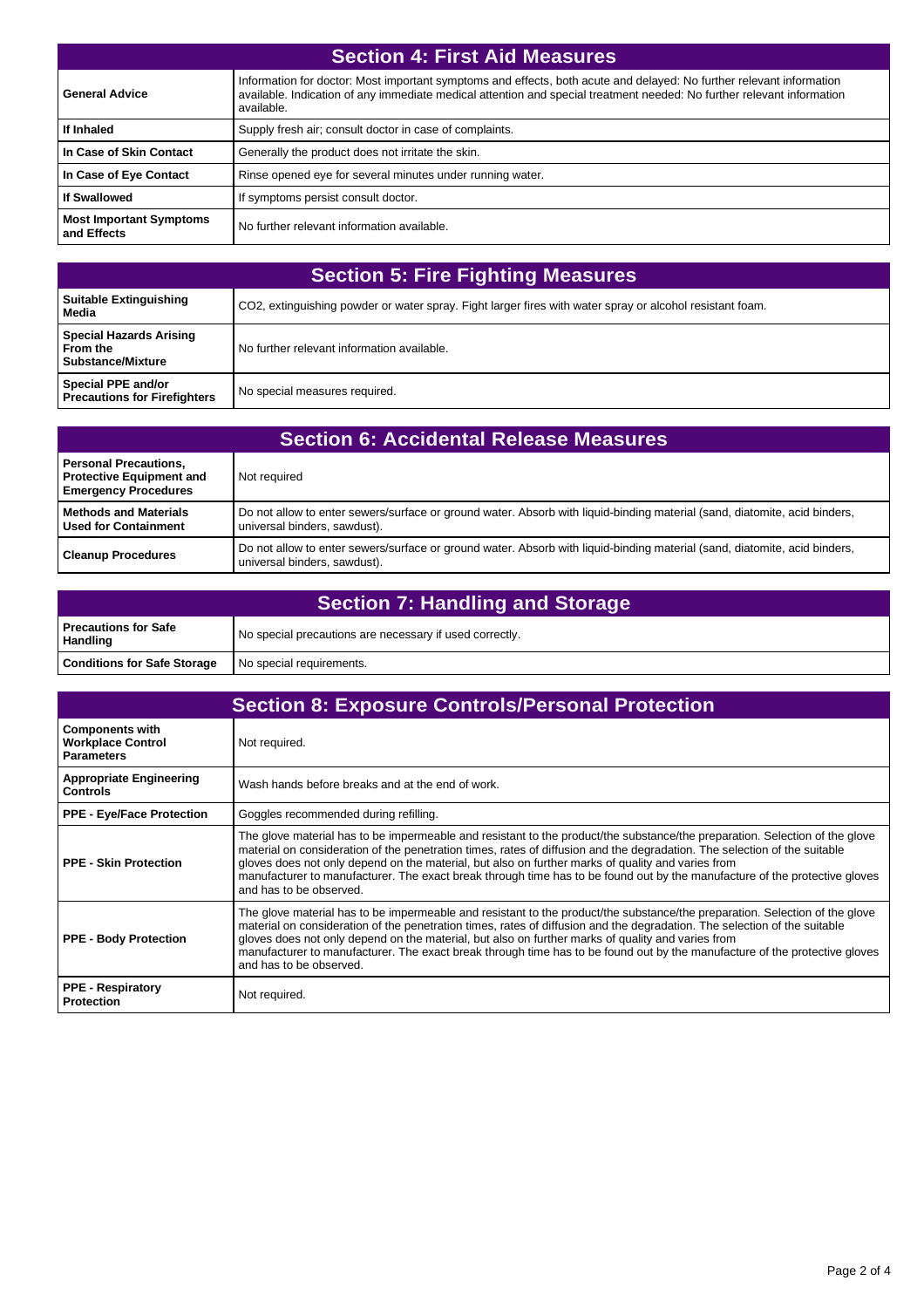| <b>Section 9: Physical and Chemical Properties</b>       |                                  |  |
|----------------------------------------------------------|----------------------------------|--|
| Appearance                                               | Liquid                           |  |
| <b>Upper/Lower Flammability</b><br>or Explosive Limits   | Not determined                   |  |
| Odor                                                     | characteristic                   |  |
| <b>Vapor Pressure</b>                                    | Not determined                   |  |
| <b>Odor Threshold</b>                                    | Not determined                   |  |
| <b>Vapor Density</b>                                     | Not determined                   |  |
| pH                                                       | Not determined                   |  |
| <b>Relative Density</b>                                  | Not determined                   |  |
| <b>Melting Point/Freezing</b><br>Point                   | Not determined                   |  |
| <b>Solubility</b>                                        | Not miscible or difficult to mix |  |
| <b>Initial Boiling Point and</b><br><b>Boiling Range</b> | Undetermined                     |  |
| <b>Flash Point</b>                                       | 115 °F                           |  |
| <b>Evaporation Rate</b>                                  | No data available                |  |
| <b>Flammability (Solid, Gas)</b>                         | Not applicable                   |  |
| <b>Partition Coefficient</b>                             | Not determined                   |  |
| <b>Auto-Ignition Temperature</b>                         | Not determined                   |  |
| Decomposition<br><b>Temperature</b>                      | Not determined                   |  |
| <b>Viscosity</b>                                         | Not determined                   |  |

| <b>Section 10: Stability and Reactivity</b>         |                                           |  |
|-----------------------------------------------------|-------------------------------------------|--|
| Reactivity                                          | No data available                         |  |
| <b>Chemical Stability</b>                           | No data available                         |  |
| <b>Possibility of Hazardous</b><br><b>Reactions</b> | No dangerous reactions known.             |  |
| <b>Conditions to Avoid</b>                          | No further relevant information available |  |
| <b>Incompatible Materials</b>                       | No further relevant information available |  |
| <b>Hazardous Decomposition</b><br><b>Products</b>   | No dangerous decomposition products know. |  |

| <b>Section 11: Toxicological Information</b>                                  |                               |  |
|-------------------------------------------------------------------------------|-------------------------------|--|
| <b>Acute Toxicity - LD50 Oral</b>                                             | No data available             |  |
| <b>Acute Toxicity - Inhalation</b>                                            | No data available             |  |
| <b>Acute Toxicity - Dermal</b>                                                | No data available             |  |
| <b>Acute Toxicity - Eye</b>                                                   | No data available             |  |
| <b>Skin Corrosion/Irritation</b>                                              | No irritant effect            |  |
| <b>Serious Eye</b><br>Damage/Irritation                                       | No irritating effect.         |  |
| <b>Respiratory or Skin</b><br><b>Sensitization</b>                            | No sensitizing effects known. |  |
| <b>Germ Cell Mutagenicity</b>                                                 | No data available             |  |
| <b>Carcinogenicity IARC</b>                                                   | Substance is not listed       |  |
| <b>Carcinogenicity ACGIH</b>                                                  | No data available             |  |
| <b>Carcinogenicity NTP</b>                                                    | Substance is not listed       |  |
| <b>Carcinogenicity OSHA</b>                                                   | Substance is not listed       |  |
| <b>Reproductive Toxicity</b>                                                  | No data available             |  |
| <b>Specific Target Organ</b><br><b>Toxicity - Single Exposure</b>             | No data available             |  |
| <b>Specific Target Organ</b><br><b>Toxicity - Repeated</b><br><b>Exposure</b> | No data available             |  |
| <b>Aspiration Hazard</b>                                                      | No data available             |  |